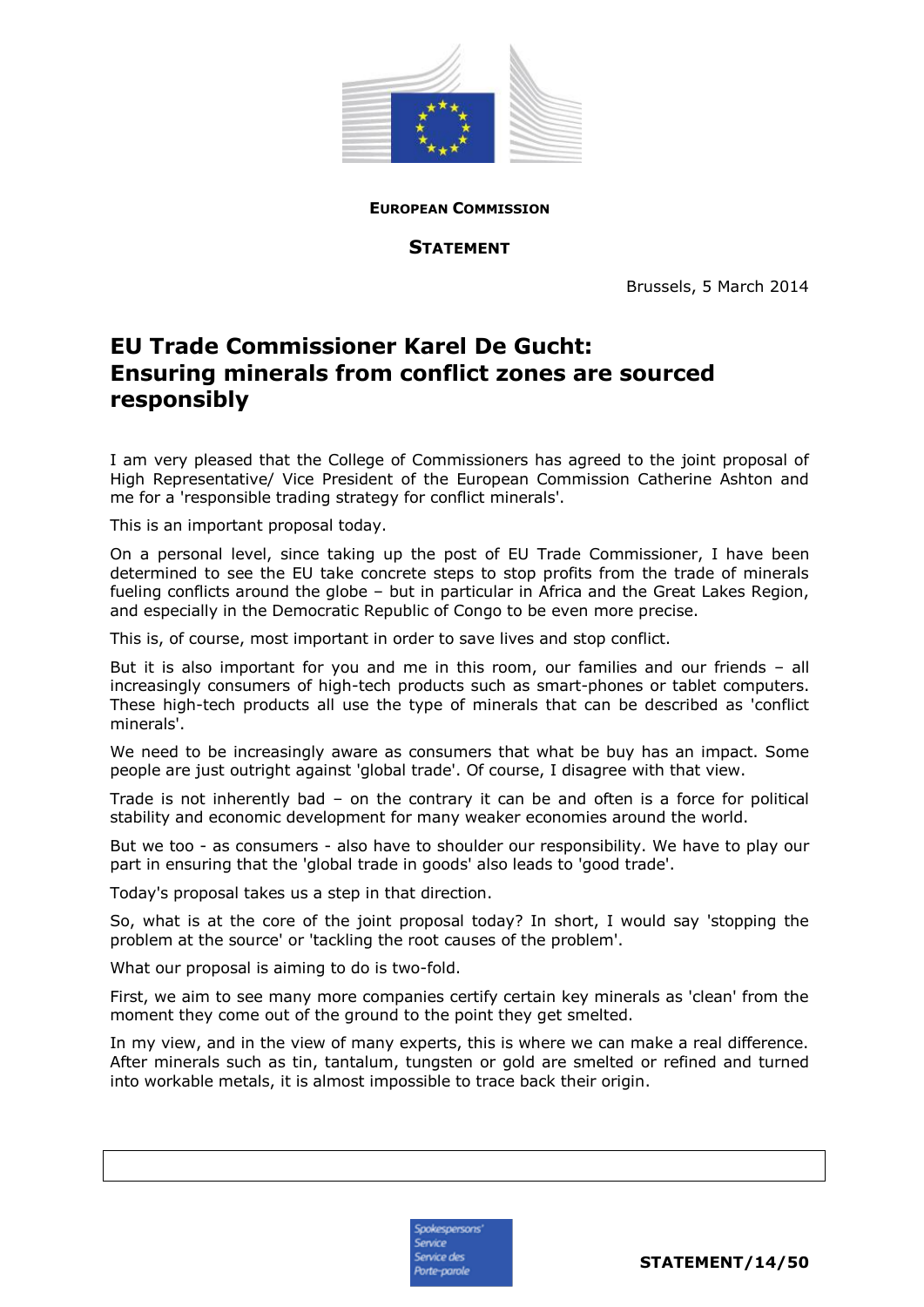That's why I would like to see an 'EU system of self-certification.' This puts the onus on the importers to ensure a clean source through the globally recognized Organization for Economic Cooperation and Development (OECD) guidelines.

So by targeting the importers, i.e. before the minerals get spread across Europe to hundreds and thousands of factories to be used in millions of products, we focus on a critical point in the EU supply chain: the approximately 400 importers of these minerals. That is realistic to control.

This is the second key part of the strategy: greater transparency of the supply chain.

The EU aims to publish in cooperation with the OECD an annual list of EU and global responsible smelters and refiners.

So the resulting idea is that the big European manufacturers know which importers of minerals they should be using …. as well as with which smelters and refiners they should be working …. to source the metals they need for their product manufacturing.

And it is only realistic actions that will bring results in reality. What we do must be workable. I want this proposal to bring results on the ground and improve lives.

Now, how did we reach this 'operational' conclusion? My team has really taken time around three years to research this issue and look at the problem, consult with more than 600 stakeholders, global experts from the OECD, governments, business and NGOs.

Europe needed to take action – just as the United States has already taken action through Dodd-Frank.

But let me be very clear: this is a not a 'copy-paste' of Dodd-Frank.

Dodd-Frank was introduced in 2010 …… just as I was taking office as EU Trade Commissioner – so it is certainly fair to say that it offered me food for thought on what Europe should also be doing.

What distinguishes our proposal from Dodd-Frank is essentially that the EU system is 'voluntary' based on due diligence whereas the US system is 'enforceable' by law.

And right now I know what you are all thinking – "well, if that's the case then the US system must be better than the EU's."

Unfortunately, it's not so straightforward.

Now, let be very clear that I am not here today to criticize Dodd-Frank Section 1502. The US scheme requires companies listed on US stock exchanges using 'conflict minerals' in their production processes to declare the origin of such minerals and perform appropriate supply chain due diligence. It also region specific and targets the DRC and neighboring countries.

The stick approach can have unintended consequences. Companies are often 'risk averse' so if confronted with possible litigation, they suddenly turn away from their traditional sources of minerals – for example in Democratic Republic of Congo (DRC) to more 'legally certain' mining in the developed countries such as Canada.

At first glance there is nothing wrong with that.

But the upshot back in DRC and the Great Lakes is: mines can get shut down as they lose business; people lose not just their jobs but often the livelihoods for their families; communities collapse; the real economy can be harmed and even go underground. Not a good result.

So yes, the 'EU carrot' rather than 'the stick approach' is intended to complement Dodd-Frank by focusing on upstream users like EU importers and providing pressure points in